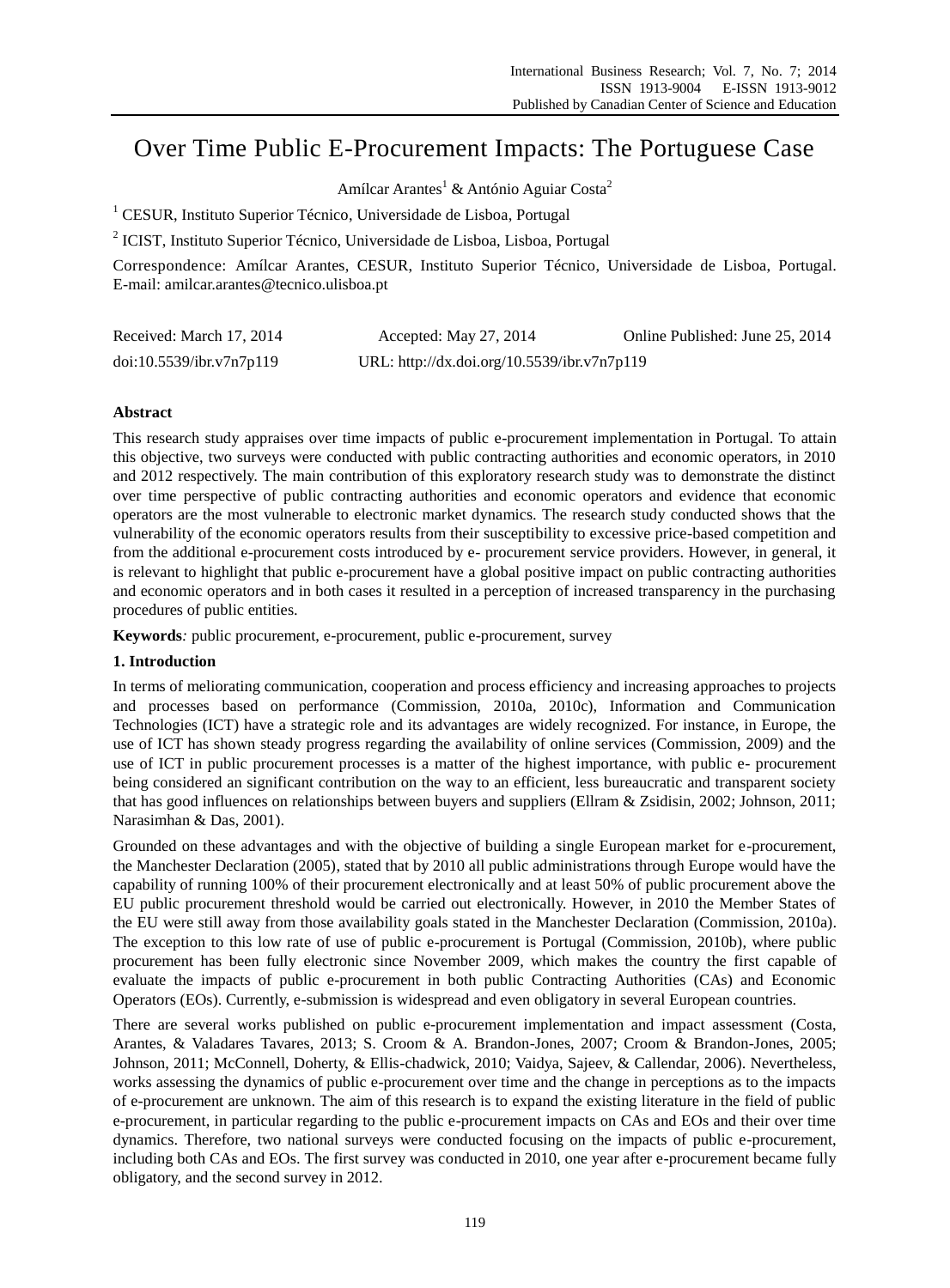#### **2. Public E-Procurement**

#### *2.1 Impacts of Public E-Procurement*

Public procurement accounts for more than 17% of GDP in the EU (Commission, 2010d), thus substantial improvements can be attained by raising procurement efficiency. The potential gains in efficiency are even enhanced because the majority of public contracts are extremely complex, costly, have low transparency. Furthermore, public contracts are known as being bureaucratic and rigid processes, demanding regular renegotiation and management of conflicts (Spiller, 2008; Tavares, 2008). So, e-procurement arises in the public sector with the purpose of decreasing complexity and ameliorating transparency and competitiveness (S. Croom & A. Brandon-Jones, 2007; Croom & Brandon-Jones, 2005; Duyshart, Mohamed, Hampson, & Walker, 2003; Johnson, 2011).

Puschmann and Alt (2005) confirmed with their benchmark study that e-procurement can effectively contribute to efficiency and effectiveness gains. Throughout their study, these authors evidenced the following e-procurement benefits: reduction or elimination of authorization steps; limited regulation of exceptions at the beginning; paper elimination; suppliers" integration in the process; and accounting of the whole procurement process, from looking for articles to invoicing. These benefits result from the elimination of the difficulties encountered in traditional procurement, stimulating more forthright and integrated approaches focused on a wider variety of procurement subjects. So, with e-procurement, the contract becomes the centerpiece of the process taking into consideration more strategic perspectives of procurement, which could not be considered in traditional approaches (Collins, 1999; Vincent-Jones, 2006). In this electronic context, the contracts are more rigorous and easier to execute, once the pertinent information is reachable via the electronic platform, and more care can be focused to matters that are non-operational (Vaidya et al., 2006).

According to the existing data, a reduction of 3% of public expenditure maintaining the output can be achievable through the public e-procurement (Commission, 2010b; Duyshart et al., 2003), with gains in transparency, accountability and integrity in the public procurement process (Armstrong, 2005). In the literature it is possible to find several studies that emphasize the relevance of public e-procurement and reveals its advantages (S. Croom & A. Brandon-Jones, 2007; Croom & Brandon-Jones, 2005; McConnell et al., 2010; Vaidya et al., 2006). Croom and Brandon-Jones (2005) found out that the major issues related with the e-procurement implementation are the following: impact on cost efficiency; impact on the kind and form of the transaction with suppliers; the implementation of e-procurement system, wider issues in the IT infrastructure; and the influence of e-procurement in the social relationships between actors of the procurement process. These authors evidenced that the economic benefits were the main driver for e-procurement implementation. They also stressed the high relevance of the commitment and support of the organization and emphasized training as a central issue inducing the approval of the purchasing tools supported on the internet. These findings resulted from a research on e-procurement application in a set of organizations of the UK public sector. Later, also Croom & Brandon-Jones (2007), considering a set of nine organizations from the public sector found that the e-procurement outcome is largely applicable and that many of the benefits announced in the literature can indeed be achieved. This study was focused on the specification of the purchasing system, the management of the implementation, the changes in total costs of the acquisitions and, finally, the changes of the organization characteristics and governance structures. Once again, the impact of e-procurement on costs was found.

Taking in consideration that e-procurement platforms are probable to promote changes in markets, and that these changes should be taken into account in the discussion, it is necessary to investigate the impacts of e-procurement. In fact, e-procurement instruments decrease costs related with search and coordination of the players, giving detailed product price and information, which promotes increased transparency and boost markets, in particular price-based markets like commodity markets, towards the idea of a market where buyers are, at no cost, completely informed about seller prices (Bakos, 1997).

Some authors (Bakos, 1997; Riggins, Kriebel, & Mukhopadhyay, 1994; Wang & Seidmann, 1995) believed that this scenario may conduct to a growth on the number of suppliers present in procurement procedures and may drive suppliers to a competitive price-taking equilibrium, improving buyers" benefits and reducing sellers" power. As a consequence, quality reduction in supply (delays, interruptions, fewer customer support, etc.) may happen motivated by the strong price competition. For example, as Mithas et al. (2002) claim that buyers face a huge quandary when changing from their current supply chain relationships to e-markets, as the change can damage existing social networks and spoil future purchasing. Hence, although at first look the use of e-procurement appears to encourage limitless expansion of e-markets, a more complete analysis may display that in complex and diversified markets the intense competition stimulated by electronic instruments can promote desertion by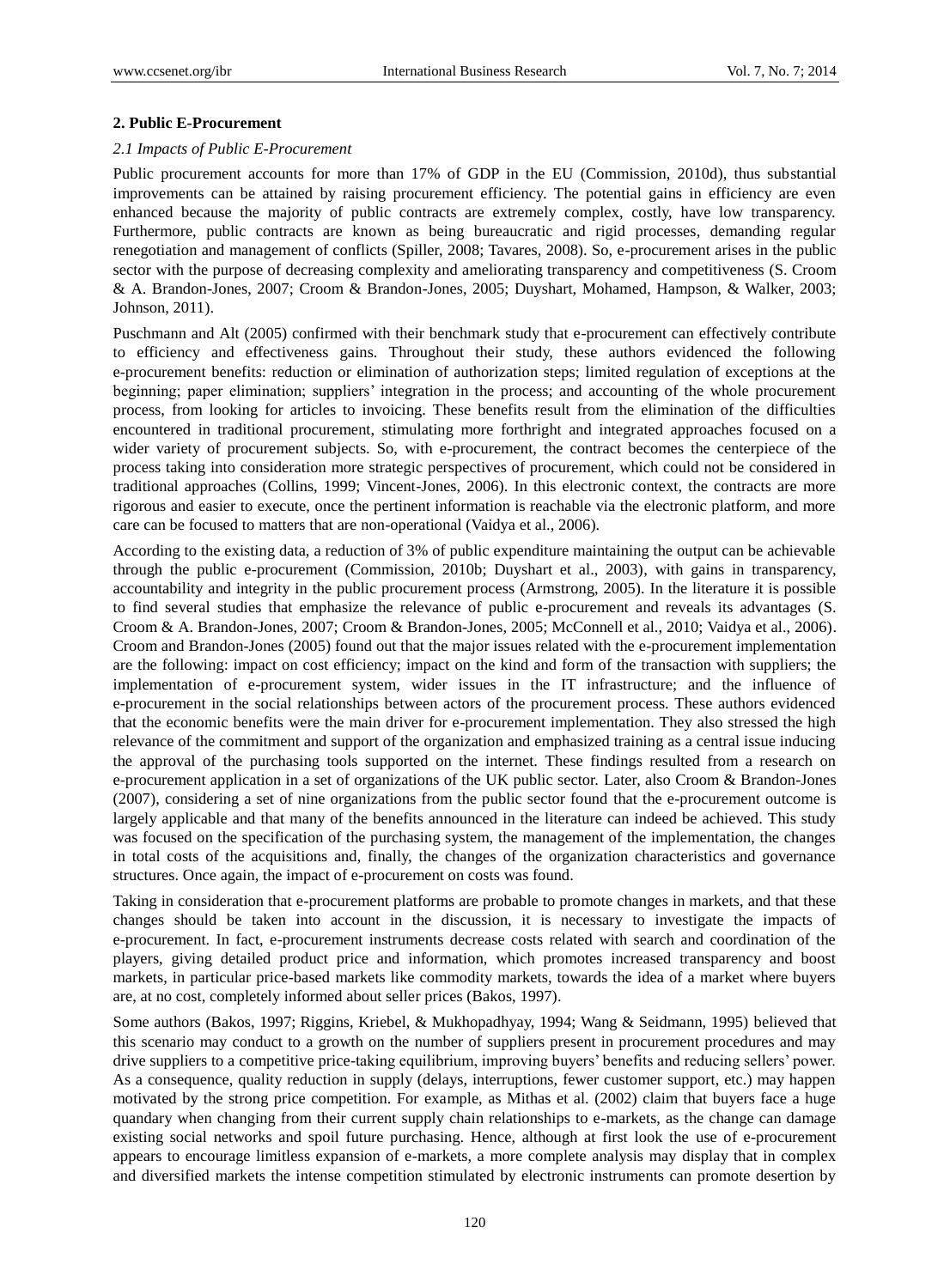users (Costa & Tavares, 2013, 2014). Furthermore, a more deep comprehension of e-procurement may reveal that suppliers are the more weak party in a dematerialized procurement process and, consequently, may necessitate particular attention.

### *2.2 The Portuguese Case*

In the Portuguese case, the Public Contract Code, Decree-Law 18/2008, transposed the pertinent European Union directives to the legal system of Portugal (Commission, 2004). The law had various objectives (Mateus, Ferreira, & Carreira, 2010), for instance full implementation of e-procurement; wide flexibility of procedures to prize contracts, including new possibilities, such as reverse auctions, dynamic acquisitions systems and framework agreements; and availability to any bidder of the complete description of the multi-criteria model for assessing tenders before having to present its tender. Underneath the Public Contract Code all actors are required to communicate and interact over the Internet, use qualified e-procurement platforms and validate processes through digital signatures. These requests presented important alterations to the cooperation and working processes between CAs and EOs. Nevertheless, between July  $30<sup>th</sup>$  2008 (the implementation of the Decree-Law 18/2008) and November 1<sup>st</sup> 2009 (the obligatory use of e-procurement) both electronic-based and paper-based procurement could be utilized.

The e-procurement implementation in Portugal followed a decentralized model, in contrast to several countries across Europe where e-procurement implementation relies on the mandatory use of a single platform (Assar & Boughzala, 2008; Commission, 2009). In the decentralized implementation model, the e-procurement platform market is more competitive but still regulated and, therefore, each platform must fulfil with rigid safety and security requests (Betts et al., 2006; Polemi & Papastergiou, 2006). So, it is predictable that, in the Portuguese case, the presence of eight platforms raises competition and encourages the outgrowth of more proficient solutions, integrating business processes, promoting green procurement, increasing cooperation and e-supply chain management. In the decentralized Portuguese e-procurement platform market, the CAs may select the most appropriate platform from the existent set of platforms qualified by a Supervisory Board providing general services and, if request, differentiated services (InCI, 2012), while the EOs may have access to all platforms(they just need to ask for registration in each one).

Taking into account the impacts of public e-procurement (namely transparency, process cost, process bureaucracy, process duration, market competition, and value for money) and their over time dynamics, the following two research questions can be formulated: are the perceptions of public e-procurement impacts different between CAs and EOs? And do these perceptions change over time? By answering these questions, this research contributes to increasing the knowledge on public e-procurement and stressing the dynamics of its impact perception in CAs and EOs.

The paper begins with a literature review concerning public e-procurement implementation impacts and the Portuguese case. Subsequently, the research methodology is described, followed by the presentation and discussion of the obtained results. Finally, conclusions and findings are presented and main implications discussed.

#### **3. Research Methodology**

Aiming to assess the perceptions on the impacts of implementation of public e-procurement in Portugal and their over time dynamics, both in CAs and in EOs, two surveys were carried out. The first survey was carried out in 2010, one year after obligatory e-procurement (forced by the new Public Contract Code) and the second survey two years later. Therefore, these two surveys, carried out at different phases of the e-procurement implementation process, permit for a wider comprehension of the Portuguese case and impacts of public e-procurement.

In both surveys data collection were cross-sectional and supported by electronic instruments. In terms of questionnaire design, care was taken to achieve consistent meaning for all respondents, to avoid ambiguity and unsuitable wording to increase the quality of responses (Fowler, 2009). Furthermore, the questionnaire was prepared supported on guidelines from existing research works (S. Croom & A. Brandon-Jones, 2007; Vaidya et al., 2006). Also, with the purpose of validation of the questionnaire based essentially in the literature review, a set of meetings were conducted with CAs and EOs. These meetings involved experienced management personnel in e-procurement.

As a result, a set of questions (Table 1) was settled in accordance with the research questions previously developed, therefore maintaining methodological consistency (Saunders, Lewis, & Thornhill, 2009). Also, the number of questions was kept to a minimum to allow achieving higher response rate, while still guaranteeing the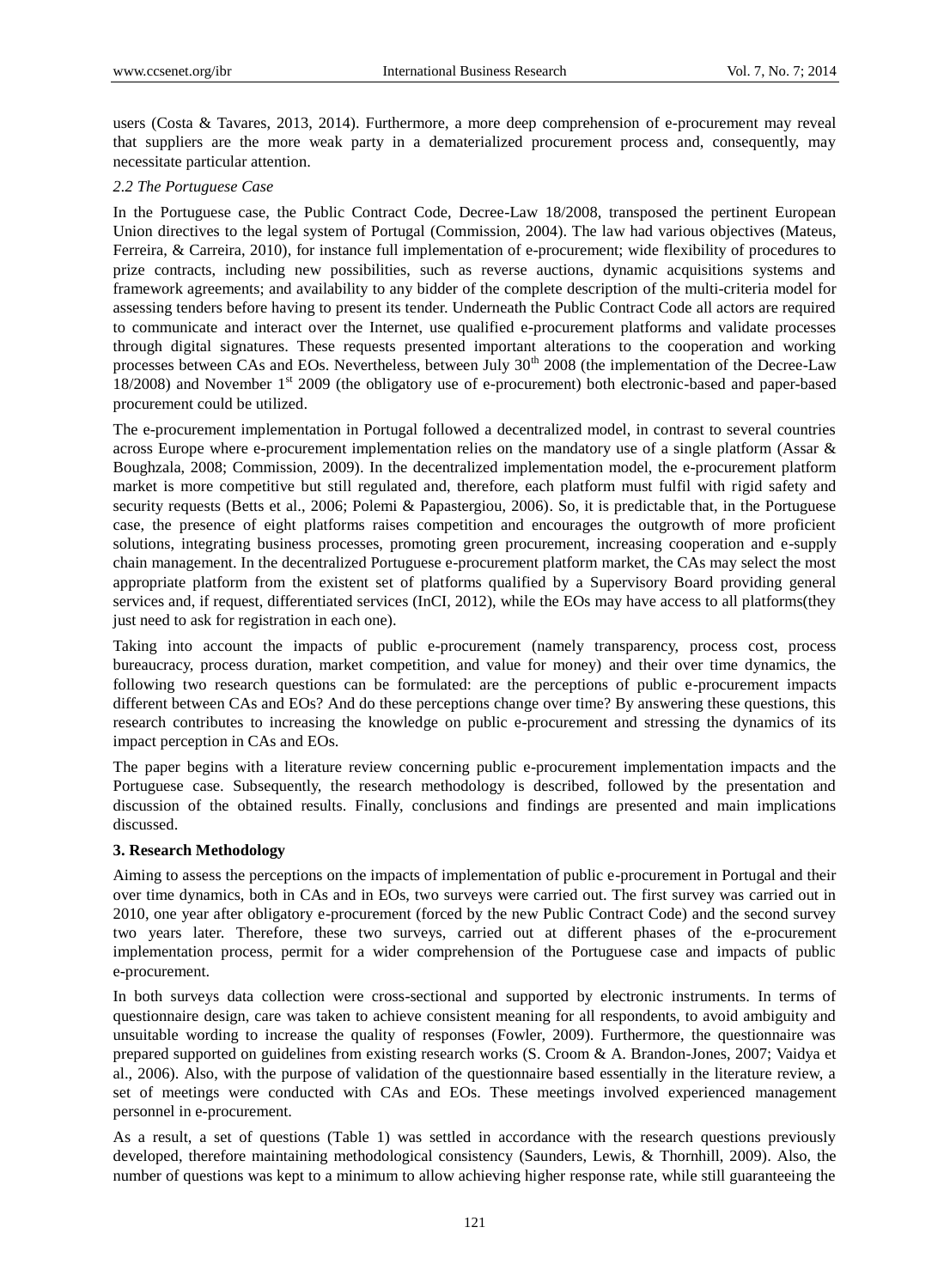gathering of the required data.

|  |  |  | Table 1. Survey questions |
|--|--|--|---------------------------|
|--|--|--|---------------------------|

|    | Survey questions - Does e-procurement have an impact on: |  |  |  |  |
|----|----------------------------------------------------------|--|--|--|--|
| Ι. | Procurement process costs?                               |  |  |  |  |
|    | 2. Procurement process length?                           |  |  |  |  |
| 3. | Supply market competition?                               |  |  |  |  |
|    | 4. Procurement process transparency?                     |  |  |  |  |
|    | 5. Procurement process bureaucracy?                      |  |  |  |  |
| 6. | Average value?                                           |  |  |  |  |

The questions designed to assess the respondents" perception of the impacts of public e-procurement used a three-point Likert scale (1 = Negative impact, 2 = No impact; and 3 = Positive impact), as the interviews previous to the design of the questionnaire shown the respondents" reluctance in describing in more detail their perceptions using more than three response levels. Besides, the authors are of the opinion that a three-point Likert scale is suitable for the exploratory nature of the study in accordance with Jacoby & Mattel (1971).

In order to validate the questionnaire, the authors' colleagues, researching in the areas of supply chain management and procurement, tested the first version of the questionnaire and the cover message. Afterwards, additional tests were performed in a restricted and controlled set of CAs and EOs. This procedure allowed improving and adjusting the questionnaire, guaranteeing its effectiveness in gathering information and removing misinterpretations or uncertainties.

The questionnaire was sent to a list of CAs and EOs belonging to a set of organizations supplied by the InCI (Institute for Construction and Real State). InCI is a public institute that is in charge for the supervision of the Public Contracts Portal, aggregating all information on public contracts. As stated in the Public Contract Code, all contracts and involved entities are obliged to be registered in the Public Contracts Portal, managed by InCI, which allows assuming that the list of entities used in the surveys are representative of the universe of entities using e-procurement.

Finally the statistical package (SPSS) was used to perform the statistical analyses, which comprised testing the null hypothesis that the mean values of the perceived impacts of public e-procurement are identical, when comparing them by year and type of entity. The procedure adopted was the following:

- it was assumed that the dependent variables (the perceived impacts) were normally distributed;
- to verify if the variances in the dependent variables were statistically equivalent it was used the Levene F test of homogeneity;
- if the variances of the dependent variables were statistically equivalent, then a T-student test assuming equal variance was used;
- if the dependent variables had variances statistically different, then a T-student test not assuming equal variance was undertaken;
- additionally, to test the "No impact" value of the overall means the T-student test was utilized;
- in all the statistical tests, the statistical significance is obtained when the p-values are less than  $\alpha = 0.05$ (Forza, 2002).

This procedure permitted to verify whether or not the perceptions of CAs and EOs were identical on the different topics researched in this study, and if their perceptions changed over time.

# **4. Results**

In essence, the research intents to analyze the perception CAs and EOs on the impacts of public e-procurement implementation, assessing and comparing them in terms of mean values. As the surveys were conducted for each type of entity for 2010 and 2012, it is possible to confront the results by year and by entity.

# *4.1 General Data*

The questionnaire was sent to 2900 CAs and 2000 EOs by e-mail, both 2010 and 2012. With the objective of achieving a high number of responses, the questionnaire survey and the cover text were sent three times in a time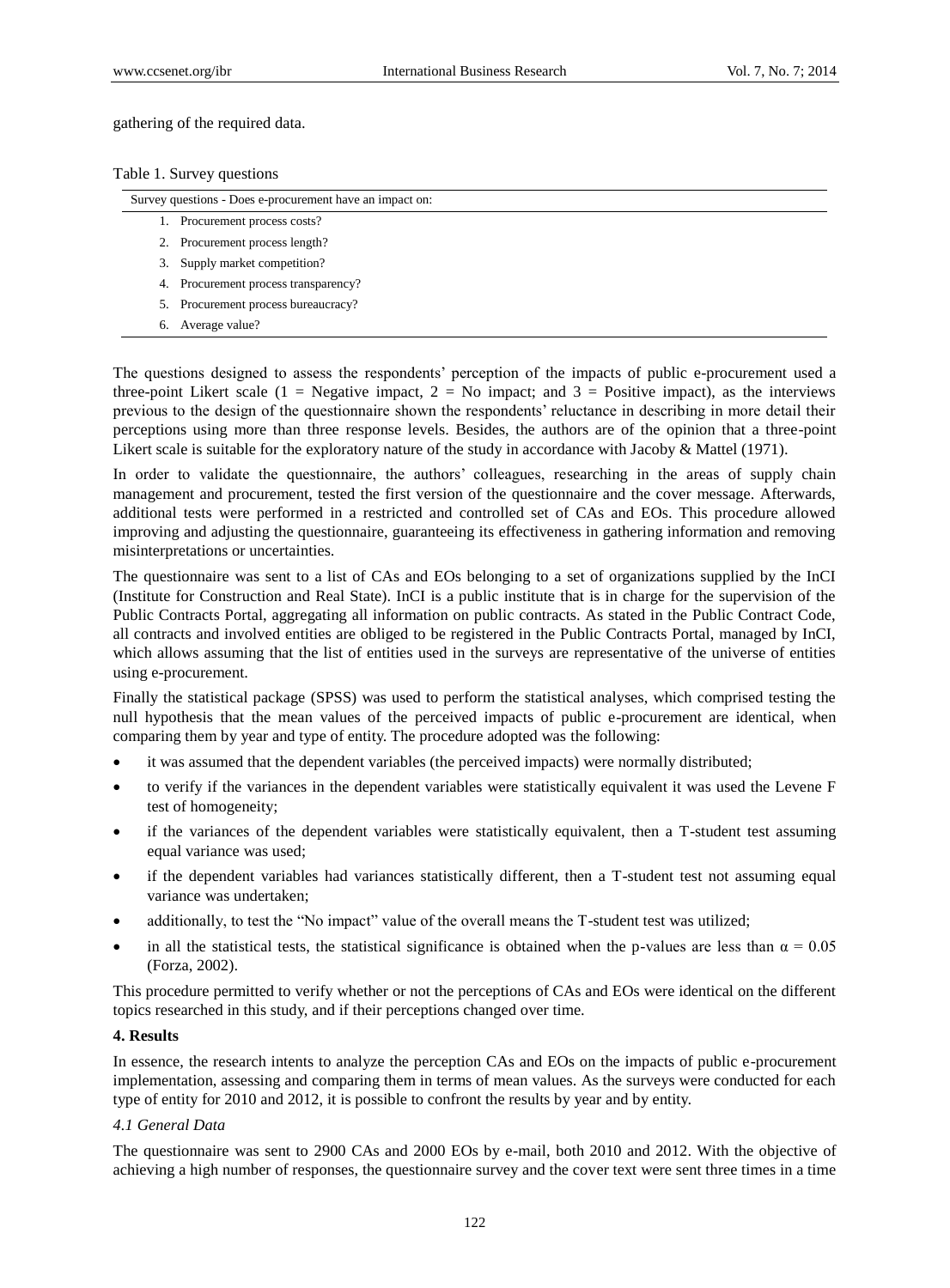period of six weeks. The number of respondents is shown in Table 2 according to the survey year and type of entity. Once the respondents number is always above 44 (Forza, 2002), it can be considered that there are sufficient responses to guarantee statistical inferences with a statistical significance level ( $\alpha$ ) of 0.05 and power (β) of 0.8.

# Table 2. Survey respondent characterization

|                                | Potential respondents 2010/12 | Respondents 2010 |      | Respondents 2012 |      |
|--------------------------------|-------------------------------|------------------|------|------------------|------|
| Public contracting authorities | 2900                          | 201              | 6.9% |                  | 4.3% |
| Private contractors            | 2000                          | 70               | 3.5% | 66               | 3.3% |

As it is possible to verify, the survey response rates were low (Table 2), which is frequent in surveys using e-mail (Sax, Gilmartin, & Bryant, 2003). In this specific case, this behavior may have been potentiated by the fact that these surveys are being conducted every year since 2009, thus reducing the willing of potential respondents to cooperate over time. As a result of the reduced response rate, the nonresponse bias could become an issue (Kypri, Stephenson, & Langley, 2004). However, in the present case, this issue may be of small importance once, since the sample distribution by entities "type is identical to its distribution in the real population (Costa et al., 2013).

# *4.2 Impacts*

Considering the impacts of public e-procurement implementation, the analysis focused on the hypotheses considered in the research, which centered on the different perceptions of CAs and EOs in a determined year and over time. Consequently, in the following particular attention will be paid to the results obtained in the surveys of 2010 and 2012 and the respective comparison will be analyzed discussed.

In 2010, looking at the impact perceptions on public e-procurement of the CAs (Table 3), one must emphasize that only for "Market competition", "Procurement process transparency" and "Average value" has the impact of e-procurement been sensed, and it has been positive in all cases. Considering now the impact perceptions of the EOs", it can be said that public e-procurement had a broader impact hence all impact perceptions where positive with the exception of "Procurement process length" that presented a statistical significant score of 2 (which means no impact was perceived).

Using the T-student test to compare both types of entities, it can be seen that the CAs and EOs had a different perception in terms of "Procurement process costs", "Procurement process bureaucracy" and "Market competition" and in all cases EOs presented more positive perceptions. These results are not strange to the fact that EOs are more willing to recognize the advantages of a paperless procurement process, which may conduct to substantial cost and bureaucracy savings and, if combined with online information access on public procurement tenders, increased market competition.

In general, we can conclude that public e-procurement implementation had a positive impact on both CAs and EOs, and that the positive impact perceptions were stronger in the case of the EOs. It is interesting to stress that in both entities the most positive impact perception happened for "Procurement process transparency", which is aligned with the results found in the literature (Croom & Brandon-Jones, 2005; S. R. Croom & A. Brandon-Jones, 2007; Johnson, 2011; Vaidya et al., 2006).

| Impacts                          | Average <sup>*</sup> |      |         | T-student Sig.** | T-student Sig.*** |            |
|----------------------------------|----------------------|------|---------|------------------|-------------------|------------|
|                                  | CAs                  | EOs  | Overall |                  | CAs               | <b>EOs</b> |
| Procurement process costs        | 2.08                 | 2.40 | 2.16    | $0.004*V$        | 0.158             | 0.000      |
| Procurement process length       | 2.09                 | 2.08 | 2.09    | 0.920            | 0.173             | 0.488      |
| Market competition               | 2.14                 | 2.44 | 2.22    | 0.006            | 0.013             | 0.000      |
| Procurement process transparency | 2.64                 | 2.52 | 2.61    | $0.214*V$        | 0.000             | 0.000      |
| Procurement process bureaucracy  | 1.94                 | 2.42 | 2.06    | $0.000*V$        | 0.347             | 0.000      |
| Average value                    | 2.25                 | 2.26 | 2.25    | 0.921            | 0.000             | 0.005      |

Table 3. Impacts comparison between CAs and EOs, 2010

\*Values represented on a three-point Likert scale (a score greater than 2 denotes a positive impact);

\*\*Statistical significance of the comparison between CAs and EOs means;

\*\*\*Statistical significance of the comparison between the means and the test value  $= 2$ ;

\* <sup>V</sup>Equal variance not assumed.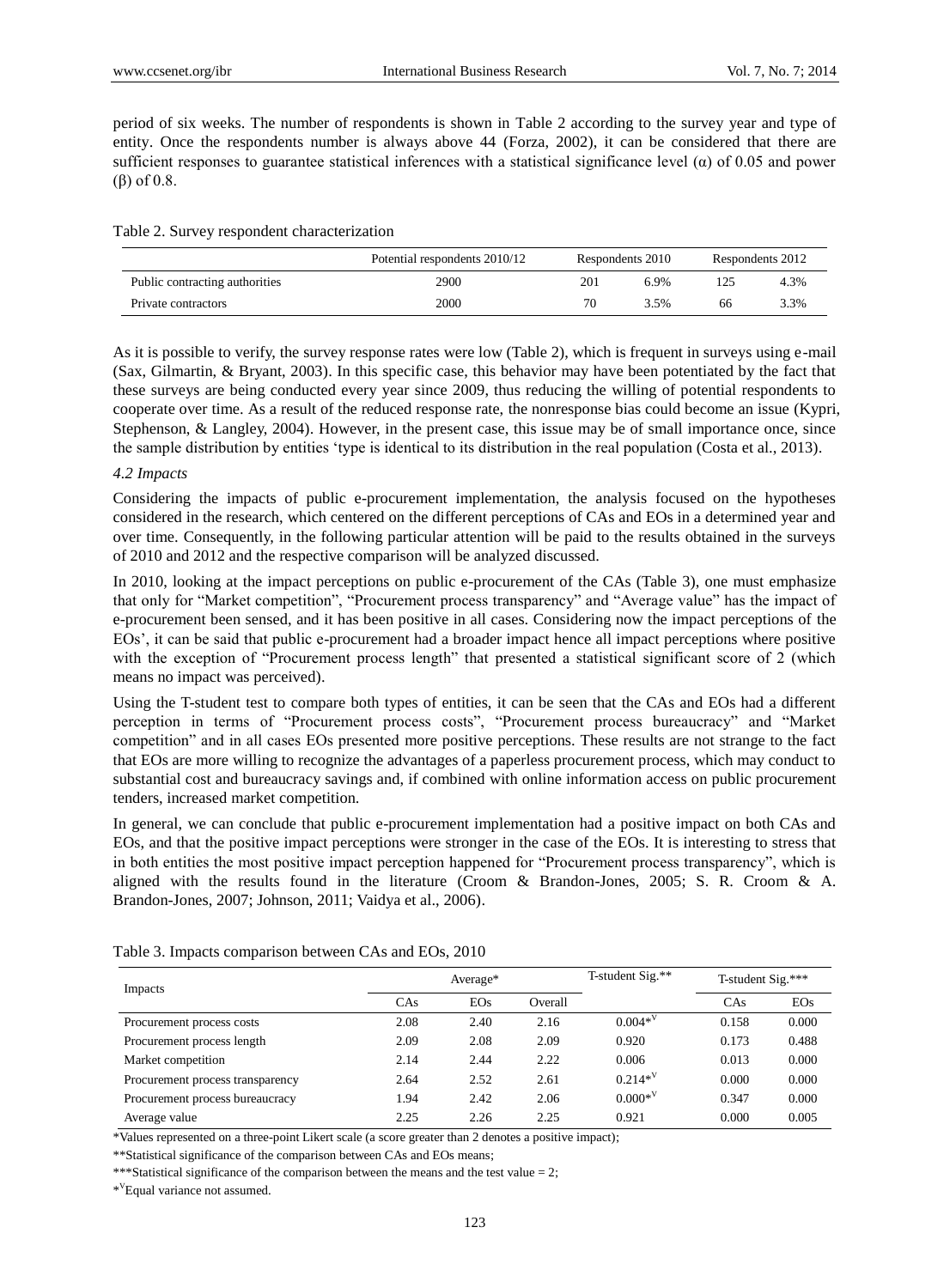The 2012 CAs" opinion revealed that the same positive impact perceptions of e-procurement implementation as in 2010, namely "Market competition", "Procurement process transparency" and "Average value", plus "Procurement process costs" (Table 4). On the other hand, EOs have perceived positive impacts in "Market competition", "Procurement process transparency", "Procurement process bureaucracy" and "Average value", and no impact in terms of "Procurement process costs" and "Procurement process length". Comparing with 2010, the perceived impact in "Procurement process costs" decreased from positive to no impact in 2012.

Finally, CAs and EOs had a different impact perception in terms of "Procurement process costs" and "Procurement process bureaucracy", with a greater impact perception by CAs in the former and by EOs in the latter. The fact that the CAs have a greater level of impact perception concerning "Procurement process costs" is mostly because CAs e-procurement process is more complex so the potential gains are also higher. So, if in 2010 CAs were more pessimistic, due to the higher learning curve inherent to their more complex processes, in 2012 this situation inverted. On the contrary, the EOs lower level of impact perception in "Procurement process costs" is related to recent rises in the cost of time stamps imposed by e-procurement service providers and the surge in competition. Concerning "Procurement process bureaucracy", the main reason why EOS have greater impact perception is the fact that with e-procurement they the entire process is paperless.

In general, public e-procurement implementation had a positive impact perception on CAs and EOs and, in both, the impact on "Procurement process transparency" was the most positive, as in 2010 was already the case.

|                                  | Average* |            |         | T-student Sig.** | T-student Sig.*** |            |
|----------------------------------|----------|------------|---------|------------------|-------------------|------------|
| Impacts                          | CAs      | <b>EOs</b> | Overall |                  | CAs               | <b>EOs</b> |
| Procurement process costs        | 2.18     | 1.85       | 2.06    | 0.004            | 0.009             | 0.105      |
| Procurement process length       | 2.08     | 2.17       | 2.11    | 0.462            | 0.288             | 0.064      |
| Market competition               | 2.36     | 2.39       | 2.37    | 0.789            | 0.000             | 0.000      |
| Procurement process transparency | 2.58     | 2.45       | 2.53    | $0.162*V$        | 0.000             | 0.000      |
| Procurement process bureaucracy  | 1.98     | 2.24       | 2.08    | 0.046            | 0.841             | 0.014      |
| Average value                    | 2.29     | 2.28       | 2.28    | 0.954            | 0.000             | 0.001      |

Table 4. Impacts comparison between CAs and EOs, 2012

\*Values represented on a three-point Likert scale (a score greater than 2 denotes a positive impact);

\*\*Statistical significance of the comparison between CAs and EOs means;

\*\*\*Statistical significance of the comparison between the means and the test value  $= 2$ ;

\* <sup>V</sup>Equal variance not assumed.

Considering the evolution of the impact perceptions of the of public e-procurement implementation by each type of respondent entity over time, it is possible to verify that for CAs there was a significant variation only in terms of the perception about "Market competition", which has improved positively (Table 5). For the EOs, the only change found was in terms of "Procurement process costs", which decreased (Table 6). Consequently, globally a distinct behavior can be perceived in CAs and EOs. While the impact perceptions by CAs have been enhanced, the perception by EOs has dropped.

Nevertheless, examining the results in terms of the average global impacts (calculated as the average of all impacts by type of entity for each year, Table 7), it is possible to verify that the perceptions of CAs, with statistical significance, remained constant from 2010 to 2012. On the contrary, the global perception of public e-procurement impacts by EOs has diminished over time and converged towards the average global impact as perceived by CAs.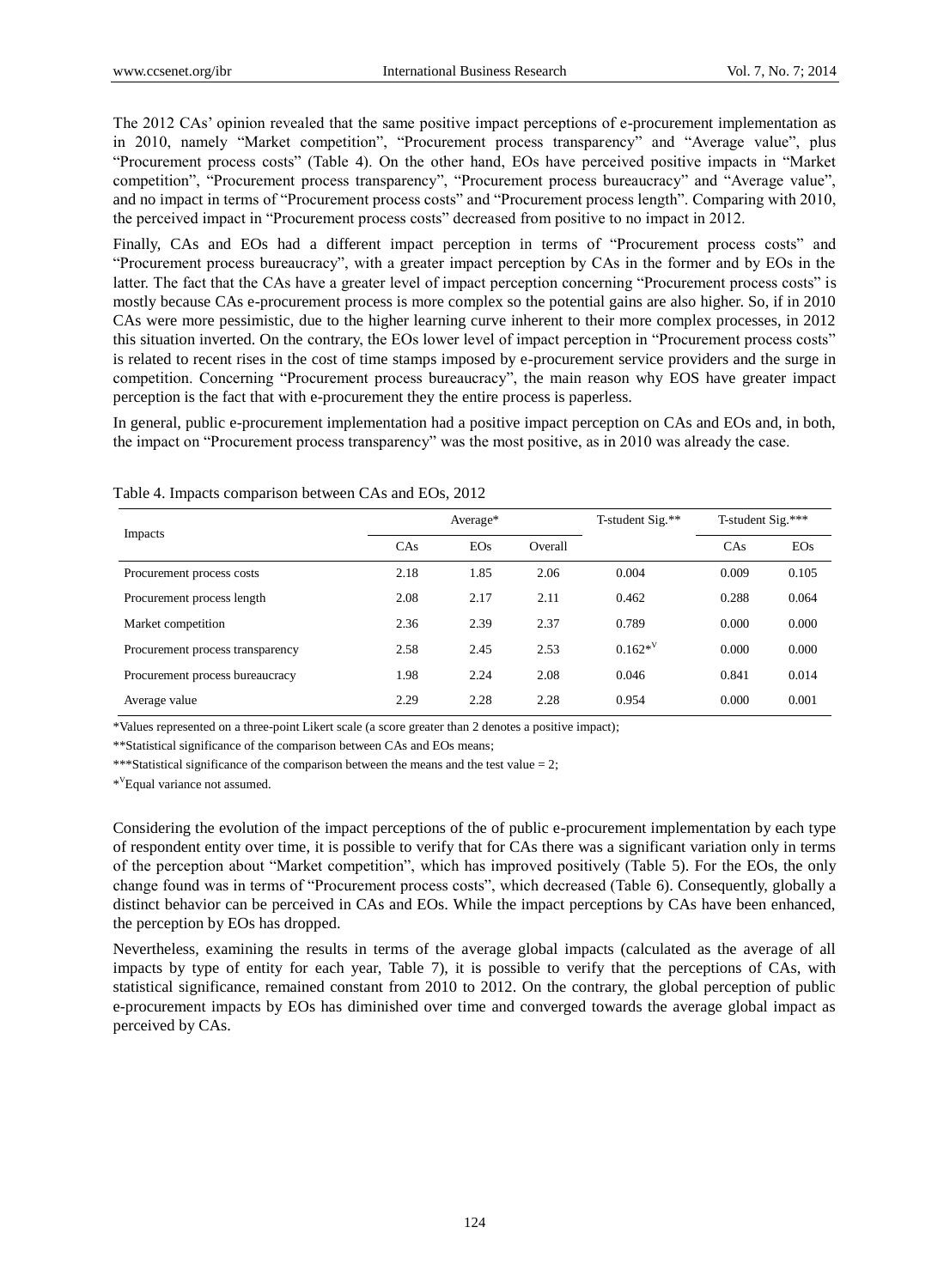## Table 5. Over time impacts of public e-procurement – CAs

| CAs - Impacts                    | Average* |      |         |                  |  |
|----------------------------------|----------|------|---------|------------------|--|
|                                  | 2010     | 2012 | Overall | T-student Sig.** |  |
| Procurement process costs        | 2.08     | 2.18 | 2.12    | 0.220            |  |
| Procurement process length       | 2.09     | 2.08 | 2.09    | $0.932***$       |  |
| Market competition               | 2.14     | 2.36 | 2.23    | 0.011            |  |
| Procurement process transparency | 2.64     | 2.58 | 2.62    | 0.306            |  |
| Procurement process bureaucracy  | 1.94     | 1.98 | 1.96    | 0.655            |  |
| Average value                    | 2.25     | 2.29 | 2.26    | 0.591            |  |

\*Values represented on a three-point Likert scale (a score greater than 2 denotes a positive impact);

\*\*Statistical significance of the comparison between mean perceptions in 2010 and 2012;

\*\*\*Equal variance not assumed.

#### Table 6. Over time impacts of public e-procurement – EOs

| EO <sub>s</sub> - Impacts        |      | T-student Sig.** |         |           |
|----------------------------------|------|------------------|---------|-----------|
|                                  | 2010 | 2012             | Overall |           |
| Procurement process costs        | 2.40 | 1.85             | 2.12    | 0.000     |
| Procurement process length       | 2.08 | 2.17             | 2.13    | $0.510**$ |
| Market competition               | 2.44 | 2.39             | 2.42    | 0.649     |
| Procurement process transparency | 2.52 | 2.45             | 2.48    | 0.511     |
| Procurement process bureaucracy  | 2.42 | 2.24             | 2.33    | 0.208     |
| Average value                    | 2.26 | 2.28             | 2.27    | 0.848     |

\*Values represented on a three-point Likert scale (a score greater than 2 denotes a positive impact);

\*\*Statistical significance of the comparison between mean perceptions in 2010 and 2012;

\*\*\*Equal variance not assumed.

| Table 7. Average global impact by type of entity and by year |  |  |  |  |
|--------------------------------------------------------------|--|--|--|--|
|                                                              |  |  |  |  |

|                   |       | Mean* |                  |  |  |
|-------------------|-------|-------|------------------|--|--|
|                   | 2010  | 2012  | T-student Sig.** |  |  |
| CAs               | 2.19  | 2.24  | 0.323            |  |  |
| <b>EOs</b>        | 2.36  | 2.23  | 0.049            |  |  |
| T-student Sig.*** | 0.012 | 0.806 |                  |  |  |

\* Values represented on a three-point Likert scale (a score greater than 2 denotes a positive impact);

\*\*Statistical significance of the comparison between mean perceptions in 2010 and 2012;

\*\*\*Statistical significance of the comparison between mean perceptions CAs and Eos.

#### **5. Conclusions**

Important changes have been implemented in the public sector during last years, predominantly in terms of the dematerialization of processes. In fact, today e-instruments are extensively used to support and ameliorate various government services. Amongst current government e-solutions, e-procurement is likely the most pertinent, mainly because of its major impacts on public expenditure and in the efficiency of the process.

Portugal was the first case in the European Union where the use of e-procurement turned obligatory for all types of procurement processes. Therefore, it presents itself as an interesting and relevant case to undertake an exploratory research focusing the impacts of public e-procurement. With this aim, surveys were conducted in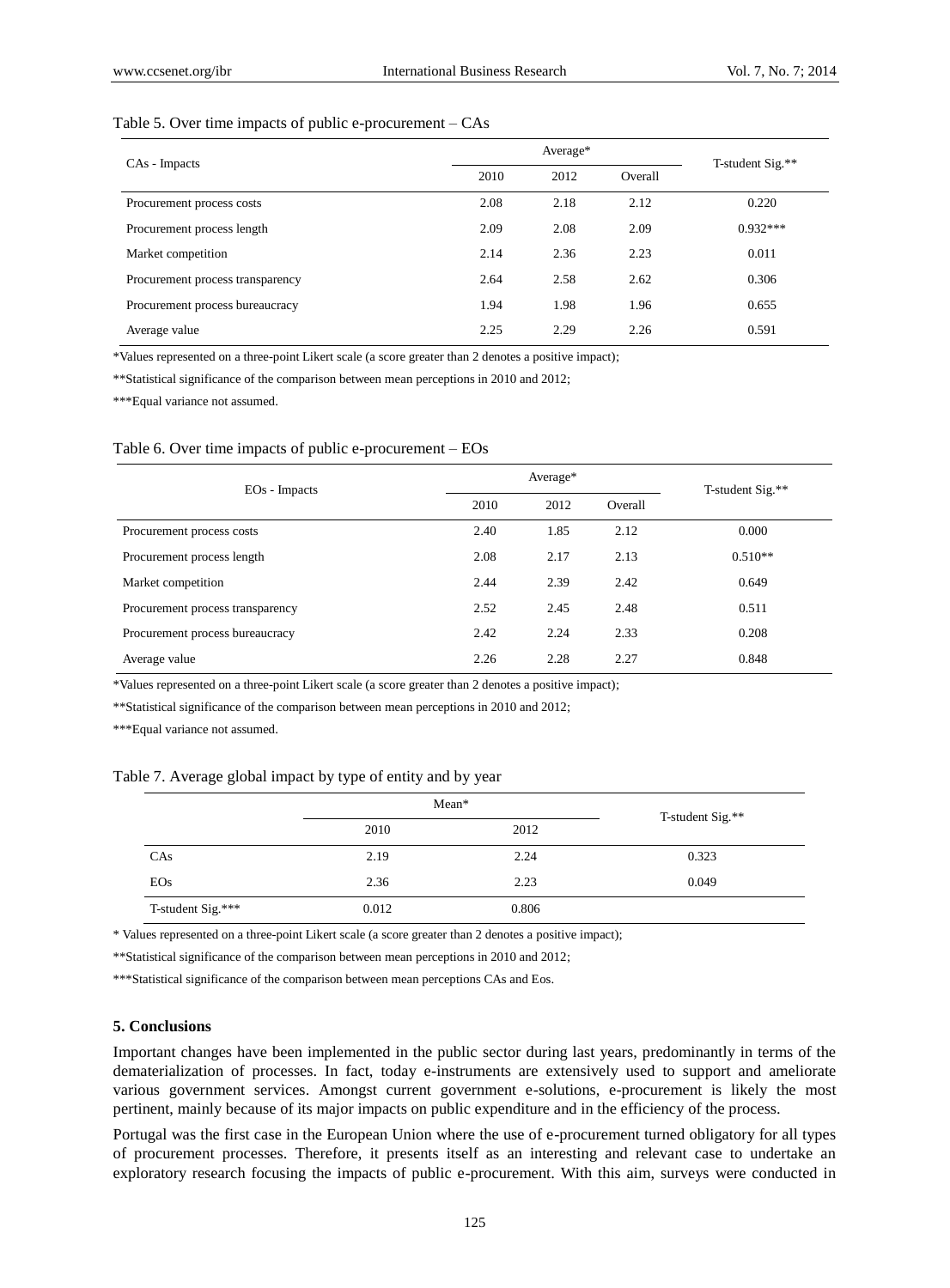two distinct years, enabling the understanding the main impacts of e-procurement on CAs and EOs.

The survey results allowed answering the two research questions formulated at the beginning of this research and made possible the following findings:

- The EOs had a more positive perception on e-procurement impacts in the first year of public e-procurement adaptation;
- Over time this difference was nullified as a consequence of the reduction in the perceived impacts of e-procurement by EOs;
- As a consequence of the previous points, the perceptions of CAs and EOs became identical over time;
- The average global results were positive for CAs and EOs in both years, although the perception has changed negatively for EOs.

From the findings, it can be pointed out that EOs are the most susceptible to e-market changes over time, once e-markets growing competition may result in excessive price-based competition, which may be damaging for EOs. Also, there was a reduction in the perception of impacts for EOs, largely due to a less positive perception in terms of procurement process costs. This alteration, which may be originated by a recent rise in the cost of time stamps imposed by e-procurement service providers and the surge in competition, led to a reduction on the supplier margins per tender submitted. Thus, the higher costs associated to e-procurement for EOs caused a less positive impact perception of public e-procurement, indicating that EOs are the most vulnerable to changes imposed by public e-procurement service providers.

Concluding, it is important to refer that public e-procurement may in fact increase competition, decrease processes complexity and induce considerable savings, which is consistent with the literature. Although the overall opinion of CAs and EOs is positive, it became clear throughout the study that it is crucial to understand the overtime dynamics of CAs and EOs in order to leverage the positive impacts of public e-procurement. The present research effectively improved the understanding about e-procurement and emphasized that CAs and EOs have completely different roles in the process, which must be faced distinctly.

Based on the findings, it is relevant to emphasize the following implication: to realize the full potential of public e-procurement, there must be a proactive and effective regulation of public e-procurement, which should consider the dynamics of e-markets and the vulnerability of EOs.

As further developments, it would be of great interest to conduct more specific surveys, in partnership with e-procurement service providers, in order to monitor CAs and EOs dynamics over time, support service providers" decisions and improve their management capabilities.

The type of survey chosen is the principal limitation of this study. The low response rates achieved are common among web-supported, distributed by e-mail. Moreover no incentives were given and no follow up mechanism has been implemented. Nevertheless, in terms of characteristics like the administrative level, in the case of CAs, and size, in the case of EOs, the surveys answers were distributed in accordance to the population distribution, which could reveal that, to some degree, the nonresponse bias is small.

## **Acknowledgments**

The authors are grateful to the Portuguese Technology and Engineering Observatory (OPET) and to the Portuguese Public Markets Association (APMEP) for their support in conducting the surveys.

#### **References**

- Armstrong, E. (2005). Integrity, Transparency and Accountability in Public Administration: Recent Trends. *Regional and International Developments and Emerging Issues*, United Nations.
- Assar, S., & Boughzala, I. (2008). Empirical evaluation of public e-procurement platforms in France. *International Journal of Value Chain Management, 2*(1), 30–42. http://dx.doi.org/10.1504/IJVCM.2008.016120
- Bakos, J. Y. (1997). Reducing Buyer Search Costs: Implications for Electronic Marketplaces. *Management Science, 43*(12), 1676–1692. http://dx.doi.org/10.1287/mnsc.43.12.1676
- Betts, M., Black, P., Christensen, S., Dawson, E., Du, R., Duncan, W., & González, J. (2006). Towards secure and legal e-tendering. *Journal of Information Technology in Construction, 11*, 89–102.

Collins, H. (1999). *Regulating Contracts*. New York: Oxford University Press.

Commission, E. (2004). *A report on the functioning of public procurement markets in the EU: benefits from the*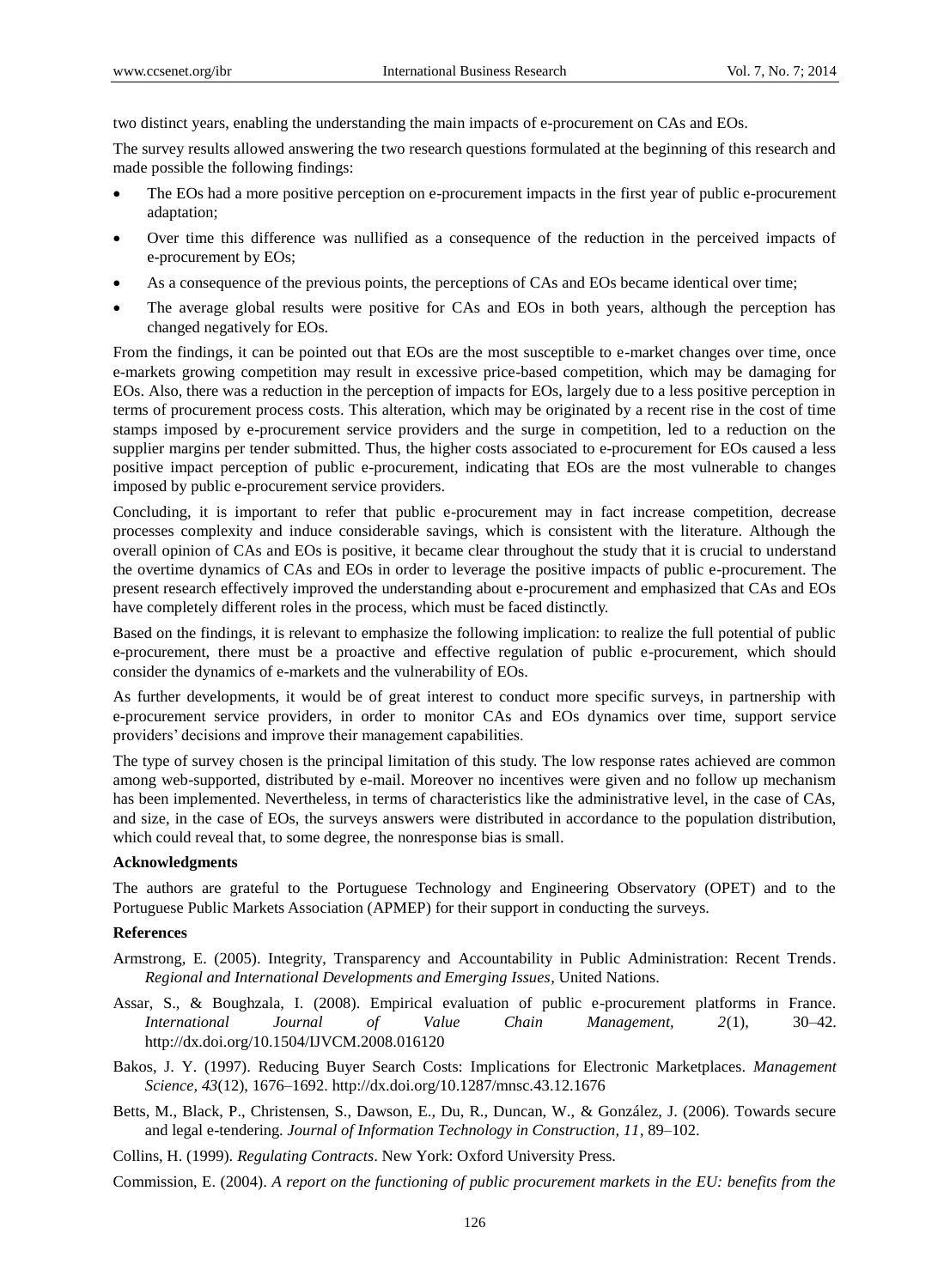*application of EU directives and challenges for the future.* Retrieved from http://ec.europa.eu/internal\_market/publicprocurement/docs/public-proc-market-final-report\_en.pdf

- Commission, E. (2009). *Smarter, Faster, Better eGovernment, 8th Benchmark Measurement*. Retrieved from http://ec.europa.eu/information\_society/eeurope/i2010/docs/benchmarking/egov\_benchmark\_2009.pdf
- Commission, E. (2010a). *Europe's Digital Competitiveness Report 2010*. Retrieved from http://ec.europa.eu/information\_society/digital-agenda/documents/edcr.pdf
- Commission, E. (2010b). *Green Paper on expanding the use of e-procurement in the EU*. Brussels: European Commission.
- Commission, E. (2010c). *ICT and e-Business for an Innovative and Sustainable Economy*. 7th Synthesis Report of the Sectoral e-Business Watch, Brussels.
- Commission, E. (2010d). *Public Procurement Indicators 2008*. Brussels, Belgium. Retrieved from http://ec.europa.eu/internal\_market/publicprocurement/docs/indicators2008\_en.pdf
- Costa, A. A., Arantes, A., & Valadares Tavares, L. (2013). Evidence of the impacts of public e-procurement: The Portuguese experience. *Journal of Purchasing and Supply Management, 19*(4), 238–246. http://dx.doi.org/10.1016/j.pursup.2013.07.004
- Costa, A. A., & Tavares, L. V. (2013). Advanced multicriteria models to promote quality and reputation in public construction e-marketplaces. *Automation in Construction, 30*(0), 205–215. http://dx.doi.org/10.1016/j.autcon.2012.11.029
- Costa, A. A., & Tavares, L. V. (2014). Social e-business as support for construction e-procurement: e-procurement network dynamics. *Automation in Construction, 43*(0), 180–186. http://dx.doi.org/10.1016/j.autcon.2014.03.019
- Croom, S. R., & Brandon-Jones, A. (2005). Key Issues in E-procurement: Procurement Implementation and Operation in the Public Sector. *Journal of Public Procurement, 5*(3), 367–387.
- Croom, S. R., & Brandon-Jones, A. (2007). Impact of e-procurement: Experiences from implementation in the UK public sector. *Journal of Purchasing and Supply Management, 13*(4), 294–303. http://dx.doi.org/10.1016/j.pursup.2007.09.015
- Declaration, M. (2005). *Ministerial Declaration approved unanimously on 24 November 2005*. Manchester.
- Duyshart, B., Mohamed, S., Hampson, K. D., & Walker, D. H. T. (2003). Enabling Improved Business Relationships – How Information Technology Makes a Difference. In D. Walker & K. Hampson (Eds.), *Procurement Strategies: A Relationship-based Approach* (pp. 123–166). UK: Blackwell Publishing.
- Ellram, L. M., & Zsidisin, G. A. (2002). Factors that drive purchasing and supply management's use of information technology. *Engineering Management, IEEE Transactions on, 49*(3), 269–281. http://dx.doi.org/10.1109/TEM.2002.803381
- Forza, C. (2002). Survey research in operations management: a process-based perspective. *International Journal of Operations & Production Management, 22*(2), 152–194. http://dx.doi.org/10.1108/01443570210414310
- Fowler, F. J. (2009). *Survey Research Methods*. California: Sage Publications.
- Jacoby, J., & Mattel, M. (1971). Three-Point Likert Scales Are Good Enough. *Journal of Marketing Research (JMR), 8*(4), 495–500. http://dx.doi.org/10.2307/3150242
- Johnson, M. (2011). Public sector e-procurement: a study of benefits from e-markets in the local government sector. *International Journal of Services Technology and Management, 16*(1), 1–27. http://dx.doi.org/10.1504/IJSTM.2011.041975
- Kypri, K., Stephenson, S., & Langley, J. (2004). Assessment of Nonresponse Bias in an Internet Survey of Alcohol Use. *Alcoholism: Clinical and Experimental Research, 28*(4), 630–634. http://dx.doi.org/10.1097/01.ALC.0000121654.99277.26
- Mateus, R., Ferreira, J. A., & Carreira, J. (2010). Full disclosure of tender evaluation models: Background and application in Portuguese public procurement. *Journal of Purchasing and Supply Management, 16*(3), 206– 215. http://dx.doi.org/10.1016/j.pursup.2010.04.001
- McConnell, D. J., Doherty, N. F., & Ellis-chadwick, F. (2010, 19-21 May 2010). *Exploring the uptake and application of electronic procurement to central and local government.* Paper presented at the Research Challenges in Information Science (RCIS), 2010 Fourth International Conference on.